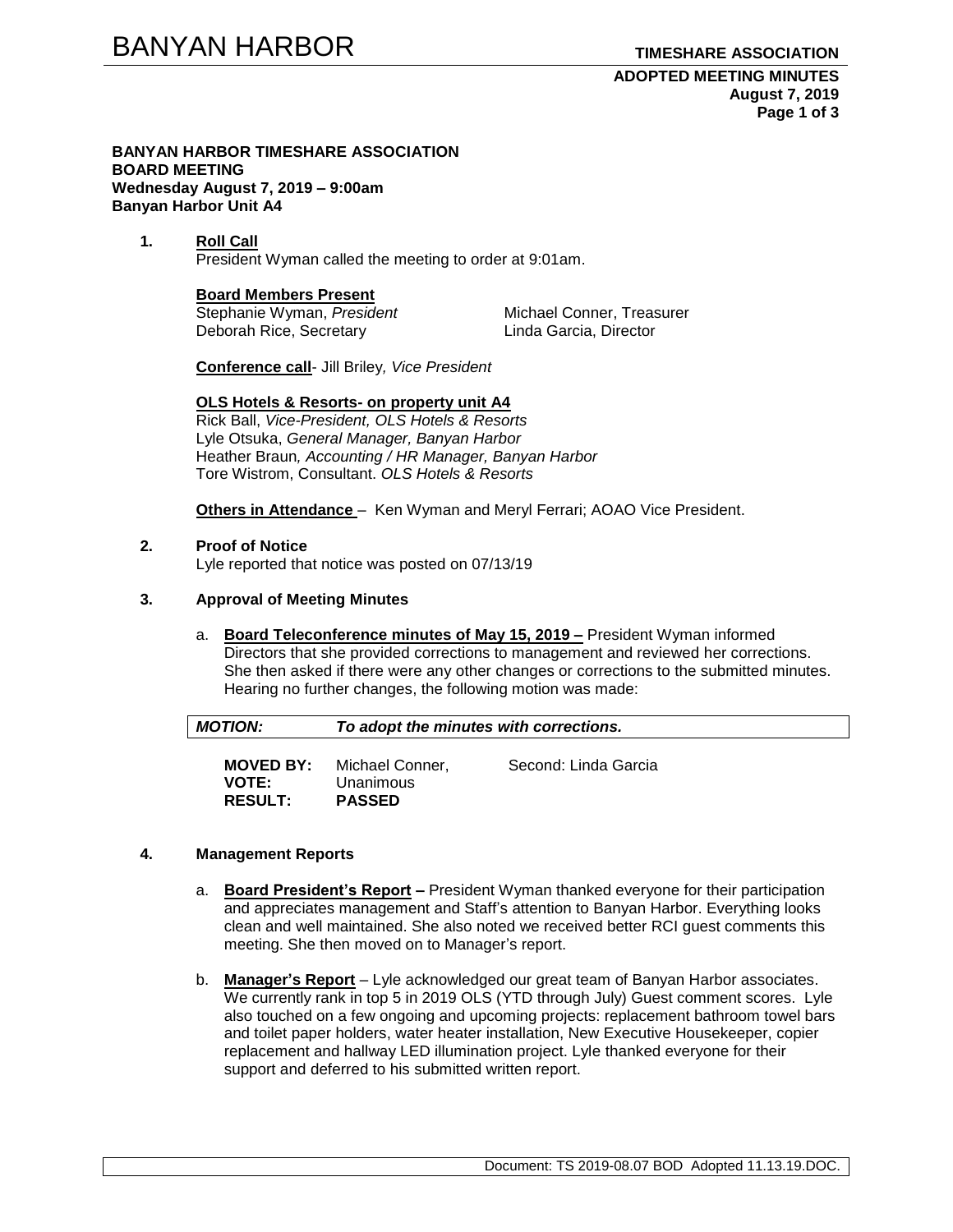#### **ADOPTED MEETING MINUTES August 7, 2019 Page 2 of 3**

# **5. Financial Reports**

- a. **June 2019 Financial –** Lyle reviewed the financial results through June 30, 2019. Revenues year-to-date are unfavorable to budget by \$5,174.78 due to less late fee income and less amenity fee income. Payroll and payroll taxes and other payroll expenses are under budget by \$40,586 however additional labor adjustments will adjust the number down by year end. Operating expenses are unfavorable to budget by \$26,302 mainly due to bad debts and increased property taxes. Utilities are unfavorable to budget by \$3,188. Our staff continues to do a good job in managing controllable expenses.
- b. **Reserve Study –** Lyle reviewed the reserve study highlighting the larger 2019 projects, such as bed skirts/drapes, bedroom furniture replacement, flooring versus carpet and foreclosure / legal fees (auction set for October). We continue to monitor capital projects on a quarterly basis to not over-extend ourselves, yet ensure we maintain the furnishings, fixtures and equipment of our units. The 10-year Reserve Study, which is reviewed by the Board quarterly, continues to serve as a good tool to compare funding to anticipated future project expenses.
- c. **Collection –** Lyle reported timeshare receivable balances are in line with last year's trends for this time of year, although there are more foreclosures in process. Receivables overall are in good shape and can be attributed to the de-annexation program.

# **6. Unfinished Business**

- a. **RCI Comment Cards –** Overall Banyan Harbor comments continue to be mostly favorable, for our property type. Lyle reviewed a few comments and what has been done to overcome challenges.
- b. **Sale of TS weeks / De-annexation** Tore updated the Board on de-annexation of Units 46 and 47. The goal continues to be 2 per year and depends on how much tradable inventory is owned by the Timeshare Association.
- c. **Board of Directors expenses –** A copy is included in all Board packets showing expenses to date. Expenses are down due to May Teleconference call meeting.
- d. **Other –**President Wyman asked if there was any further old business. Hearing no further old business, the Board moved on to new business.

#### **7. New Business**

a. **Allocations for 2020** – Tore reviewed Budget allocations to be used in 2020 budgets and answered questions. Hearing no further questions, the following motion was made:

**MOTION: To accept 2020 budget allocations as presented.** 

| <b>MOVED BY:</b> | Deborah Rice  | Second: Michael Conner |
|------------------|---------------|------------------------|
| <b>VOTE:</b>     | Unanimous     |                        |
| <b>RESULT:</b>   | <b>PASSED</b> |                        |

b. **Other new business** – President Wyman asked if there was any further new business. Hearing no further new business, the following motion was made:

*MOTION: To move into Executive Session to discuss personnel items (9:30 AM)*

Document: TS 2019-08.07 BOD Adopted 11.13.19.DOC.